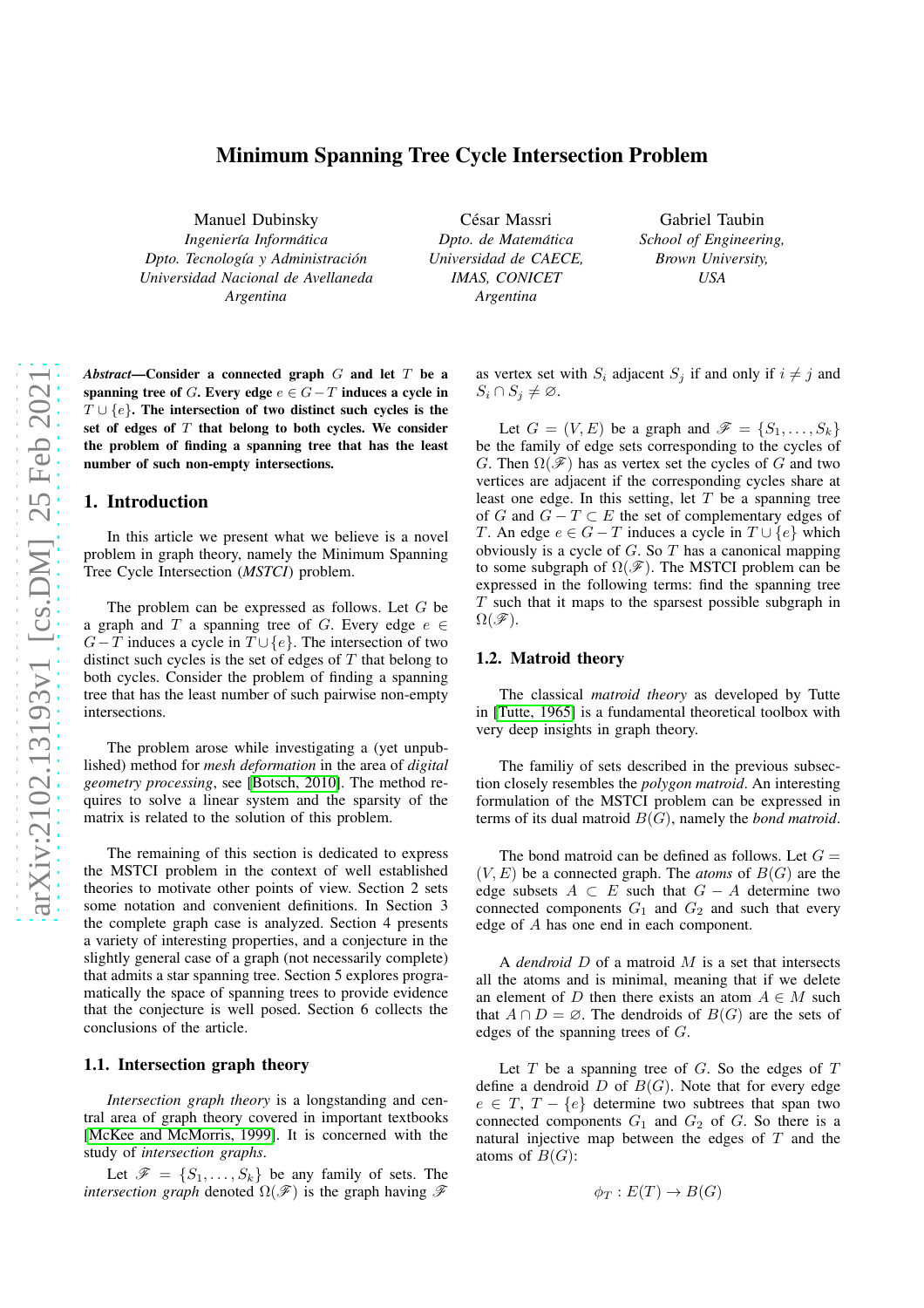where  $A$  is the atom corresponding to the set of edges linking  $G_1$  and  $G_2$ . As a remark, note that  $e \in A$ . In the language of matroid theory this set of  $|V| - 1$  atoms (ie. the image of  $\phi_T$ ) of  $B(G)$  is called the *dendroid basis* determined by D.

To formulate the MSTCI problem in this framework we have to be precise about the pairwise intersection of cycles. In this sense let  $T$  be a spanning tree of a connected graph  $G = (V, E)$ . Let S be the dendroid basis determined by the edges of T and  $A \in S$  an atom. Clearly there exist a unique edge  $e \in T$  such that  $\phi_T(e) = A$ . Note that each edge  $e' \in A - \{e\}$  determine a cycle  $c \in T \cup \{e'\}$  and that  $e \in c$ . So two such cycles have non-empty intersection. It is not difficult to realize that every non-empty pairwise intersection is of this form. If we manage to count the set of this pair of edges of all the atoms of S we could express the MSTCI problem as an alternative minimization problem: find the spanning tree such that its corresponding dendroid basis has the least number of such pair of edges.

# 1.3. Homology theory

The importance of *homological methods* [\[Cartan, 1956\]](#page-10-3) in topology and geometry cannot be overemphasized. These methods constitute fundamental algebraic tools that enable the computation of invariant quantities of spaces. In its original form the main invariant was the number of "holes" of a space known as its *Betti numbers*.

We introduce some elementary notions based these notes [\[Dewan, 2010\]](#page-10-4). Let  $R$  be a commutative ring, and suppose we have a sequence of R-modules  $M_i$  and homomorphisms  $d_i$ 

$$
\dots \xrightarrow{d_3} M_2 \xrightarrow{d_2} M_1 \xrightarrow{d_1} M_0 \xrightarrow{d_0} M_{-1} \xrightarrow{d_{-1}} \dots
$$

such that  $\forall i \ d_i \circ d_{i+1} = 0$ . Such a sequence is called a *chain complex* of R-modules, and denoted  $M_{\bullet}$ . Because the composition of adjacent homomorphisms is trivial,  $im(d_{i+1}) \subseteq ker(d_i)$ . Therefore, for each module in the chain there is a quotient

$$
H_i(M_{\bullet}) = \frac{ker(d_i)}{im(d_{i+1})}
$$

called the *i-th homology group* of  $M_{\bullet}$ .

In graph theory this definitions become very concrete. Let  $R$  be a *principal ideal domain* (ie.  $\mathbb{Z}$ ) and let  $G = (V, E)$  be a graph. Consider an arbitrary orientation of the edges that maps every edge  $e \in E$  to a triple:  $e \mapsto (e, s, t)$ , where  $s, t \in V$  are the source and target ends of the orientation of  $e$ . Let  $M_0$  be the free R-module over  $V$  (formal linear combinations of the vertices of  $G$ ). And  $M_1$  the  $R$ -module generated by the oriented edges subject to the relations  $(e, s, t) + (e, t, s) = 0$  (where  $(e, t, s)$ expresses de traversal of the edge  $(e, s, t)$  in the opposite direction). Now consider the *boundary homomorphism*

$$
\partial: M_1 \to M_0
$$

defined on the generators as  $\partial(e, s, t) = t - s$ . Not surprisingly  $ker(\partial)$  is denoted the *cycle space* of G,  $\mathscr{C}(G)$ . Since if we consider in  $M_1$  the linear combination representing a cycle c of G then  $\partial(c) = 0$ . It is not difficult to check that  $rank(\mathcal{C}(G)) = |E| - |V| + c$  where c is the number of connected components of  $G$ . Now we can define the following chain complex  $G_{\bullet}$ :

$$
\dots \xrightarrow{d_3=0} 0 \xrightarrow{d_2=0} M_1 \xrightarrow{d_1=\partial} M_0 \xrightarrow{d_0=0} 0 \xrightarrow{d_{-1}=0} \dots
$$
  
As  $im(d_2) = 0$  then  $H_1(G_{\bullet}) = ker(\partial) = \mathscr{C}(G)$ .

An interesting result is the following. Let  $T$  be a spanning tree of G. Note that if  $e \in G - T$  then  $T \cup e$ has only one cycle:  $c_e$ . The set of those cycles generate  $\mathscr{C}(G)$ . Symbolically:

$$
\langle \{c_e \; \forall e \in G - T\} \rangle = \mathscr{C}(G) = H_1(G_{\bullet})
$$

In other words: each spanning tree determines some basis of  $H_1(G_{\bullet})$ . In particular if T is a spanning tree that is a solution of the MSTCI problem then the *tree intersection number* (defined in the next section) of T could be a finer invariant of G.

### 2. Preliminaries

#### 2.1. Overview

In the first part of this section we present some of the terms that are used in the article. Then we define the notion of *closest-point* and *closest-point-set*. Finally we show a convenient cycle partition.

#### 2.2. Notation

Let  $G = (V, E)$  be a graph and T a spanning tree of G, then we will refer to the edges  $e \in T$  as *tree-edges* and to the edges  $e \in G - T$  as *cycle-edges*.

Every cycle-edge e induces a cycle in  $T \cup \{e\}$ , we will call such a cycle a *tree-cycle*. And we shall call  $C_T$ to the set of tree-cycles of  $T$ .

The intersection of two tree-cycles is the set of edges of  $T$  that belong to both cycles. We will define three functions concerning the intersection of tree-cycles.

The first is  $\cap_T(\cdot, \cdot) : C_T \times C_T \to \{0, 1\}$ 

$$
\cap_T(c_i, c_j) := \begin{cases} 1 & c_i \cap c_j \neq \varnothing \land c_i \neq c_j \\ 0 & c_i \cap c_j = \varnothing \lor c_i = c_j \end{cases}
$$

Note that the trivial case  $c_i = c_j$  is excluded. This arbitrary decision will simplify future computations.

The second is  $\cap_T(\cdot) : C_T \to \mathbb{N}$ 

$$
\cap_T(c_i) := \sum_{c_j \in C_T} \cap_T(c_i, c_j)
$$

We will call  $\bigcap_{T}(c)$  the *cycle intersection number* of c. Given a tree-cycle c we will denote  $\cap_{T,c}$  as the set of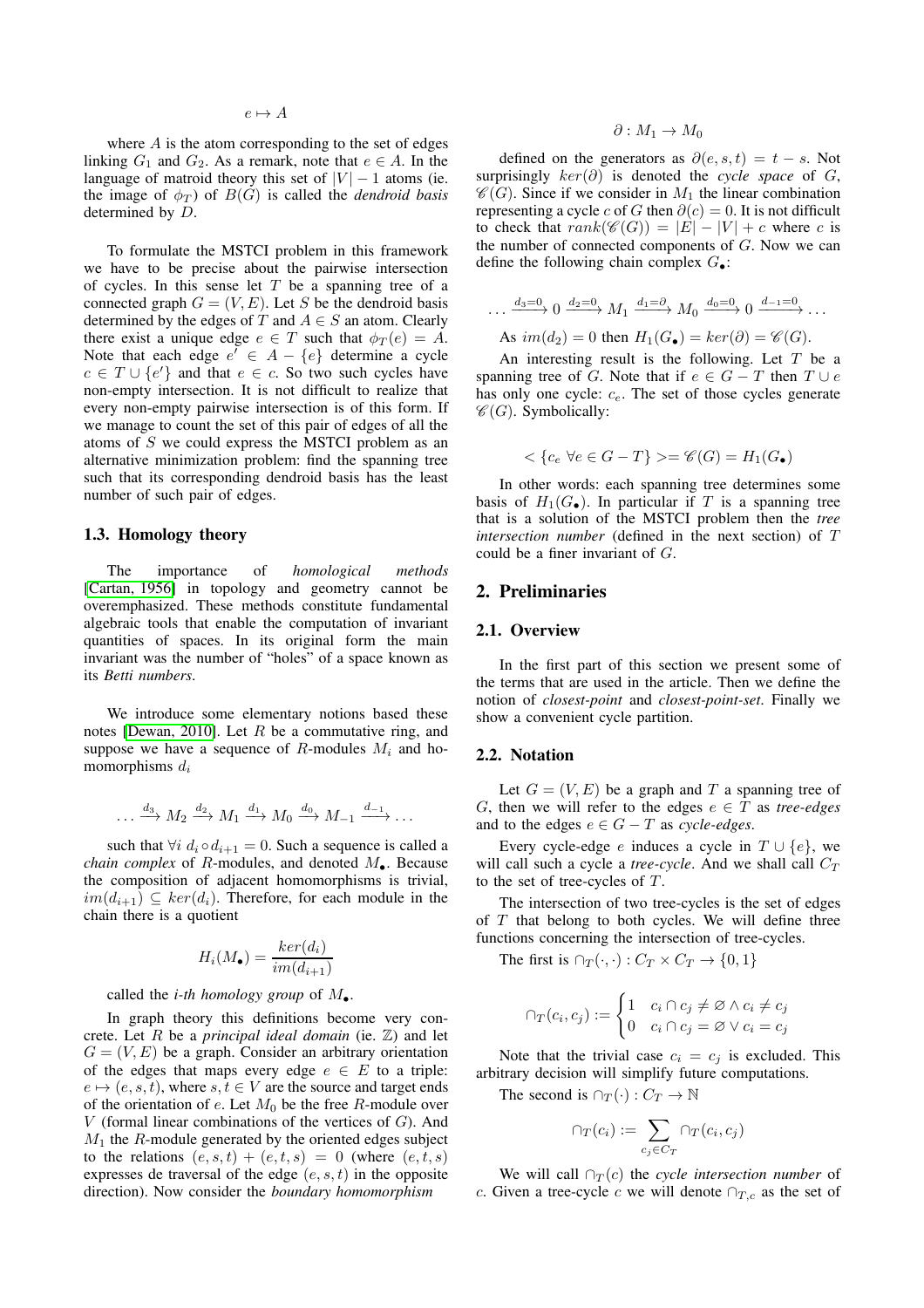tree-cycles that have non-empty intersection with c. More precisely:

$$
\cap_{T,c} \equiv \{c' \in C_T : \cap_T(c,c') = 1\}
$$

Note that  $|\bigcap_{T,c}| = \bigcap_T (c)$ .

To define the third function consider  $\mathcal{T}_G$  to be the set of spanning trees of  $G$ , so the definition will be as follows:  $\cap_G : \mathscr{T}_G \to \mathbb{N}$ 

$$
\cap_G(T):=\frac{1}{2}\sum_{c\in C_T}\cap_T(c)
$$

We will call  $\bigcap_G(T)$  the *tree intersection number* of T. Clearly the set  $\min_{\mathcal{G}} \bigcap_{G}(T)$  is the set of solutions of the MSTCI problem. If the graph is clear from the context we could drop the subindex and simply write:  $\cap(T)$ .

We shall call *star* spanning tree to a spanning tree that has one vertex that connects to all other vertices. And  $K_n$ to the complete graph on n nodes. If  $G = (V, E)$  we will say that  $|V| = n$  is the number of vertices of  $G, |c| = k$ is the length of the cycle c and |p| is the length of the path p. Also  $uTv$  will denote the unique path between  $u, v \in V$  in the spanning tree  $T$ ;  $d_T(v)$  will be the degree of  $v \in V$  relative to the spanning tree T. We will denote  $N(v)$  to the set of neighbor nodes of  $v \in V$ .

Finally we use the terms "node" and "vertex" interchangeably.

### 2.3. Closest point

In this section we prove the following simple fact: if  $G = (V, E)$  is a connected graph, T a spanning tree of G and  $c \in C_T$  a tree-cycle, then for every node  $v \in V$  there exists a unique node  $w \in c$  that minimizes the distance to v in T. We shall denote that node  $closest - point(v, c)$ .

*Lemma 1.* Let  $G = (V, E)$  be a connected graph, T a spanning tree of G and  $c \in C_T$  a tree-cycle then for every node  $v \in V$  there exists a unique node  $w \in c$ such that

$$
|vTw| \le |vTu| \,\,\forall u \in c
$$

Proof. The proof proceeds by contradiction. If  $v \in c$  it is obviously its own unique closest point. Suppose that  $v \notin c$  and that there are two distinct nodes  $w, w' \in c$ such that  $|vTw| = |vTw'| \le |vTu| \ \forall u \in c$ . Obviously  $w' \notin vTw$  and  $w \notin vTw'$ , we conclude that  $vTw \cup$  $wTw' \cup vTw'$  determine a cycle in T which contradicts the fact that T is a tree.  $\Box$ 

The uniqueness of the  $closest - point(v, c)$  leads to the following definition.

*Definition 2.* Let  $G = (V, E)$  be a connected graph, T a spanning tree of G and  $c \in C_T$  a tree-cycle, then the set of closest points to a node  $w \in c$  is defined as follows

$$
closest-point-set(u, c) := \{v \in V - c :
$$
  

$$
closest-point(v, c) = u\}
$$

#### 2.4. Tree cycle intersection partition

Now we define a partition of the set  $\cap_{T,c}$ . More precisely, let  $G$  be a connected graph,  $T$  a spanning tree of G and  $c \in C_T$  a tree-cycle. As defined above the set  $\cap_{T,c}$ is the set of tree-cycles that have non-empty intersection with  $c$ .

Let us consider any tree-cycle  $c' \in \bigcap_{T,c}$  induced by a cycle-edge  $e = (v, w)$ . In this setting we can define the following partition:

- *Internal tree-cycles:*  $c'$  is *internal* if  $v, w \in c$ .
- *External tree-cycles:*  $c'$  is *external* if  $v \notin c$  and  $w \in \mathfrak{c}$ .
- *Transit tree-cycles:*  $c'$  is *transit* if  $v, w \notin c$ .

Let us denote them  $\bigcap_{T,c}^i, \bigcap_{T,c}^e, \bigcap_{T,c}^t$ , respectively. This partition will be convenient to simplify the computation of the *intersection number* of c.

### 3. Tree cycles of complete graphs

### 3.1. Overview

In this section we analyze the complete graph case  $G = K_n$ . First we deduce a formula to compute the cycle intersection number. Then we prove that the treecycles of a star spanning tree achieve the minimum cycle intersection number. Finally we conclude that the star spanning trees are the unique solutions of the MSTCI problem.

#### 3.2. Cycle intersection number formula

In this subsection we consider the problem of finding a formula to count tree-cycle intersections. More precisely, let  $G = K_n$ , T a spanning tree of G and c a tree-cycle, we intend to derive a formula to calculate  $\cap_T(c)$ .

The idea behind the formula is to consider the partition of  $\cap_{T,c}$ , defined in the previous section. And then by combinatorial arguments compute the number of elements in each class.

We shall analyze in turn the three classes:  $\bigcap_{T,c}^i$ ,  $\bigcap_{T,c}^e$ ,  $\bigcap_{T,c}^t$ . In this section we will consider  $c' \in \bigcap_T(c)$  to be a tree-cycle induced by a cycle-edge  $e = (v, w)$ .

The simplest case is the internal tree-cycles class:  $\bigcap_{T,c}^i$ . Let c' be an internal tree-cycle. By definition the nodes v and w belong to c, so the following holds:  $(c' \cap T) \subset c$  because there is a unique path from v to w in  $T$ . So basically counting the number of internal treecycles reduces to count the pairings of the nodes of c excluding some obvious cases. The cases that should be excluded are: the pairing of a node with itself and with its neighbors in c. Then the number of internal tree-cycles is:

$$
|\bigcap_{T,c}^i| = \frac{(k-3)k}{2},
$$

where  $k$  is, as before, equal to  $|c|$ . The quotient is obviously due to the fact that every cycle is counted twice.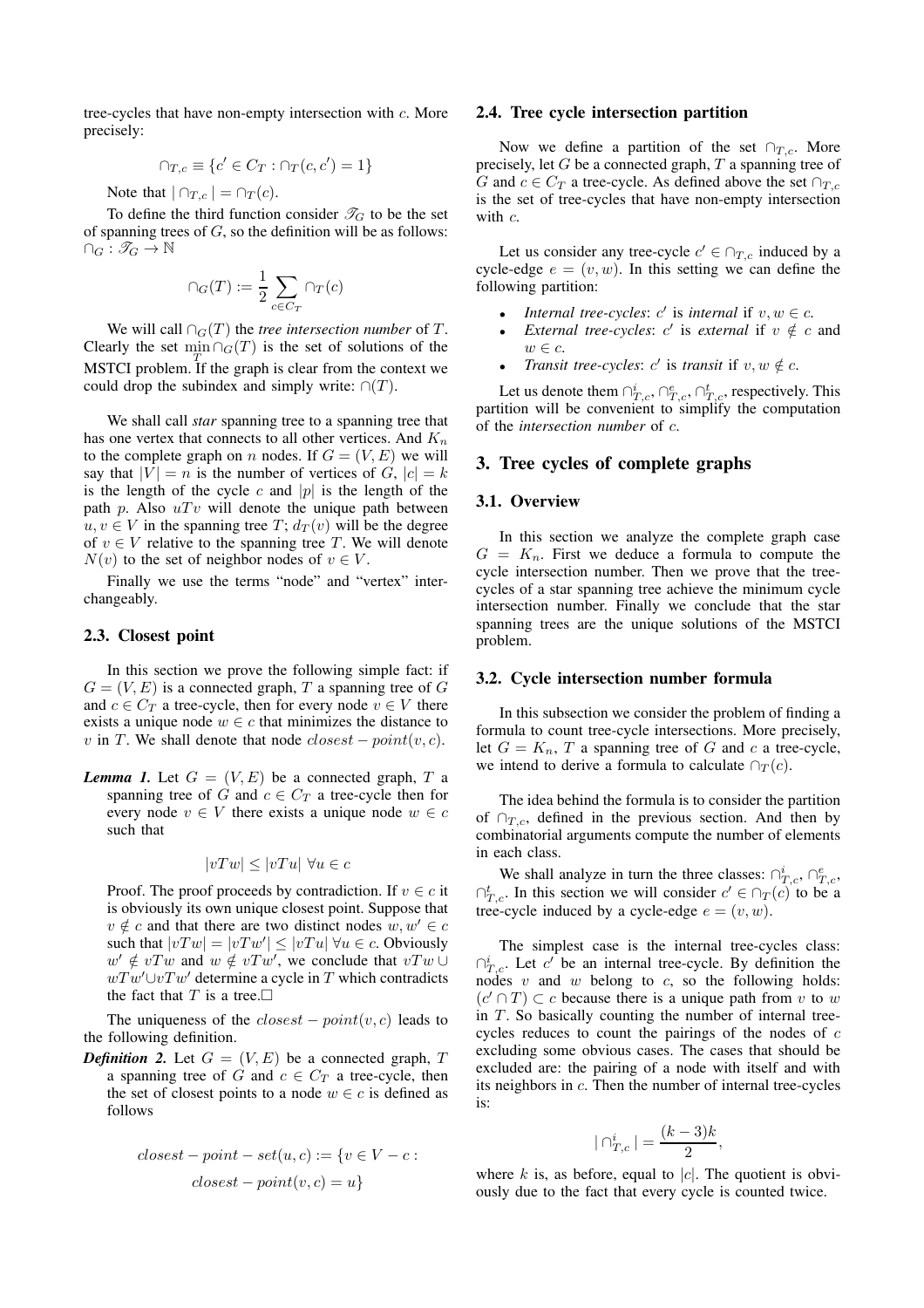Next we consider the class of external tree-cycles. Now let  $c'$  be an external tree-cycle. In this case exactly one of the extremal nodes  $(v \text{ or } w)$  belong to c. Without loss of generality (as we are considering undirected edges), suppose that  $v \notin c$  and  $w \in c$ . Clearly  $w \neq closest-point(v, c)$  because in that case  $c' \cap c = \emptyset$ and consequently  $c' \notin \bigcap_{T,c}$  which contradicts our hypothesis. As that is the only particular case that should be excluded, the number of external tree-cycles is:

$$
| \bigcap_{T,c}^{e} | = (n-k)(k-1),
$$

where  $n = |V|$  is the number of vertices of G and  $k = |c|$ is the length of  $c$ .

Last we consider the class of transit tree-cycles. In this case the key observation depends on the  $closest$  $point - set$  definition of the previous section. Lets define two classes of cycle-edges:

- A cycle-edge  $e = (v, w)$  is called *intraset cycle* $edge$  if both  $v, w \in closest-point-set(u_i, c)$ for some  $u_i \in c$
- A cycle-edge  $e = (v, w)$  is called *interset cycleedge* if  $v \in closest-point-set(u_i, c)$  and  $w \in$  $closest-point-set(u_j, c)$  where  $u_i, u_j \in c$  and  $u_i \neq u_j$

Then:

- Every *intraset cycle-edge* induce a tree-cycle  $c'$ such that  $c' \cap c = \emptyset$
- Every *interset cycle-edge* induce a tree-cycle  $c'$ such that  $c' \cap c \neq \emptyset$

So we should consider *interset cycle-edges* or equivalently, the pairing of the nodes that are in different sets. Let  $q_i = |closest - point - set(w_i, c)|$  be defined for all  $w_i \in c$ , then the number of transit tree-cycles is:

$$
|\bigcap_{T,c}^t| = \sum_{i < j} q_i q_j = \frac{1}{2} \sum_{i=1}^k q_i (n - k - q_i)
$$

Finally, the intersection number formula is the aggregation of the three classes:

$$
\cap_T(c)=|\cap_{T,c}|=|\cap_{T,c}^i|+|\cap_{T,c}^e|+|\cap_{T,c}^t|=
$$

$$
\frac{(k-3)k}{2} + (n-k)(k-1) + \frac{1}{2} \sum_{i=1}^{k} q_i(n-k-q_i),
$$

where *n* is the number of vertices of  $G, k = |c|$  and  $q_i = |closest - point - set(w_i, c)|$  for  $w_i \in c$ .

### 3.3. Main result

In this subsection we start by defining *transiteless* treecycles. Then we prove two lemmas. The first shows that for every cycle  $c \in G = K_n$  we can build a spanning tree  $T$  such that  $c$  is a tree-cycle of  $T$  and the intersection number  $\cap_T(c)$  is minimal. And the second calculates the intersection number of tree-cycles of star spanning trees. Finally we prove the main result of this section, namely

that star spanning trees minimize  $\cap$ (·) in the case of complete graphs.

**Definition 3.** Let  $G = (V, E)$  be a connected graph, T a spanning tree of G and  $c \in C_T$  a tree-cycle, we call *c* a *transitless* tree-cycle if  $| \bigcap_{T,c}^t | = 0$ .

As an important remark, note that the number of elements in the internal and external classes of c are independent of the spanning tree because they depend exclusively on the numbers  $n = |V|$  and  $k = |c|$ . So two spanning trees  $T_1$  and  $T_2$  that have c as a tree-cycle induce an intersection number (for  $c$ ) that only differ in the number of elements in their transit classes. We conclude that transitless tree-cycles have minimal intersection number  $\bigcap_{T} (c)$ .

- <span id="page-3-0"></span>*Lemma 4.* Let  $G = K_n$  and let c be a cycle of G then the following procedure lead to a spanning tree  $T$  that minimizes the intersection number of  $c$ :
	- 1) Remove exactly one edge  $e \in c$
	- 2) Choose a vertex  $v \in c$
	- 3) Define  $T$  as follows:
		- The edges  $c e$ 
			- A star centered at v of the vertices  $(G$  $c) \cup \{v\}$

Proof. Note that  $T$  is a spanning tree of  $G$ , and  $c$  is a tree-cycle of T. So if we prove that  $|\bigcap_{T,c}^t| = 0$  then the intersection number  $\cap_T(c)$  is minimal. This is the case, because by construction:

- $|closest point set(u, c)| = 0 \ \forall u \in c, u \neq v$
- $|closest point set(v, c)| = n k$

So  $|\bigcap_{T,c}^t| = \sum_{i < j} q_i q_j = 0.$ 

*Lemma 5.* Let  $G = K_n$  and let  $T_s$  be a star spanning tree of G. Then the the following property holds

$$
\cap_{T_s}(c) = 2(n-3)
$$

for any tree-cycle  $c$  of  $T_s$ .

Proof. Clearly the tree-cycles in  $T<sub>s</sub>$  have the same intersection number (by symmetry). Let  $c$  be a treecycle of  $T_s$ . Note that c is a triangle ( $|c| = 3$ ), so the corresponding internal tree-cycles class is empty:  $|\bigcap_{T,c}^{i}| = 0$ . Also note that c is a transitless tree-cycle because its nodes are: the central node and two leaf nodes of  $T_s$ . So the external tree-cycle class is the only non-empty class:

$$
\cap_{T_s}(c)=|\cap_{T_s,c}^e|=2(n-3)
$$

<span id="page-3-1"></span>**Proposition 6.** Let  $G = K_n$  and let  $T_s$  be a star spanning tree of G. Then the following property holds

$$
\cap_{T_s}(\cdot) \leq \cap_T(\cdot)
$$

where  $T$  is any spanning tree of  $G$ .

Proof. We shall prove the proposition by contradiction. Suppose that a spanning tree  $T$  and a tree-cycle  $c$  of  $T$  exist such that:

$$
\cap_T(c) < \cap_{T_s}(\cdot) = 2(n-3)
$$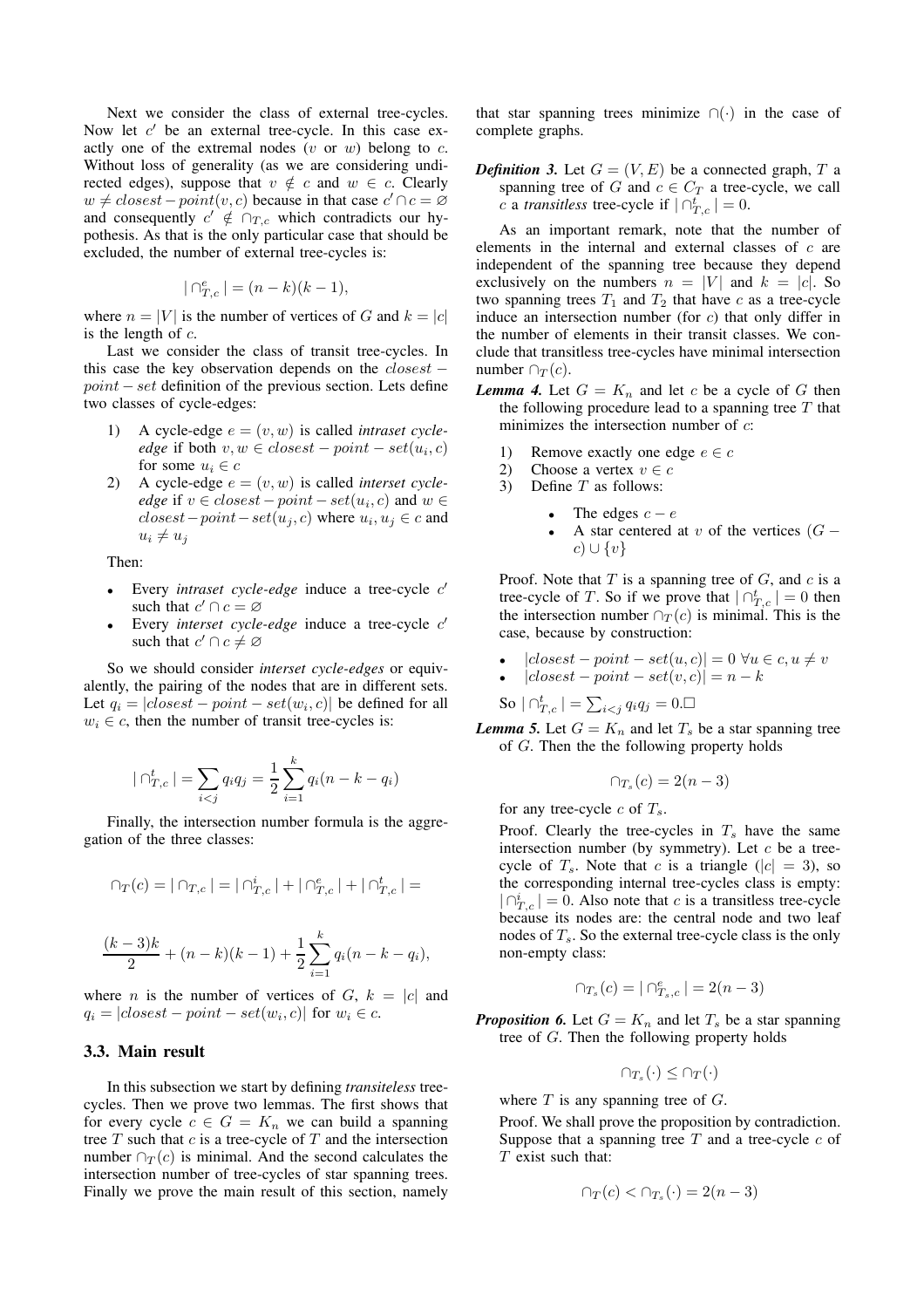We can assume that  $c$  is transitless because, if it's not the case, by lemma [4](#page-3-0) we can build a spanning tree T' such that  $\bigcap_{T'} (c) < \bigcap_T (c)$ . In this context the inequality can be expressed as

$$
\bigcap_{T} (c) = \big| \bigcap_{T,c}^{i} \big| + \big| \bigcap_{T,c}^{e} \big| =
$$
  

$$
\frac{(k-3)k}{2} + (n-k)(k-1) < 2(n-3)
$$

Expanding and simplifying the expression we have

$$
\frac{-1}{2}k^2 + (n - \frac{1}{2})k - 3n + 6 < 0
$$

The roots of this quadratic polynomial are:  $r_1 = 3$ and  $r_2 = 2(n-2)$ . We should consider two cases depending on the relation of the roots:

1)  $r_1 < r_2$ 

2)  $r_1 > r_2$ 

The case  $r_1 = r_2$  can be discarded because it leads to a fractional number of nodes  $(n = \frac{7}{2})$ . In the first case the inequality holds for  $k < r_1 = 3$  or  $k > r_2 =$  $2(n-2)$ . The case  $k < 3$  is an obvious contradiction since the size of the cycle must be  $|c| = k \geq 3$ . The case  $k > 2(n-2)$  combined with the fact that  $k \leq n$ induces the following inequality

$$
r_1 = 3 < r_2 = 2(n-2) < k \le n
$$

which implies a contradiction:  $3 < n < 4$ , since *n* is a positive integer.

The second case  $(r_1 = 3 > r_2 = 2(n-2))$  imply  $n < \frac{7}{2}$ . So the only case that should be considered is  $k = n = 3$  since  $k \leq n$ . But, this inequality is false because  $k = 3$  is a root of the quadratic polynomial.

<span id="page-4-0"></span>*Corollary 7.* Let  $G = K_n$  and let  $T_s$  be a star spanning tree of G. Then the the following property holds

$$
\cap (T_s) \leq \cap (T),
$$

where  $T$  is any spanning tree of  $G$ .

Proof. As expressed by proposition [6,](#page-3-1) a tree-cycle of a star spanning tree has the minimal intersection number among all tree-cycles. Since any tree-cycles of a star spanning tree has the same intersection number, we conclude that the tree intersection number of a star spanning tree ∩( $T_s$ ) is minimal among all spanning trees.  $\Box$ 

This corollary can be further improved to a strict inequality. In other words: star spanning trees are the unique minimizers of  $\cap$ (*T*).

<span id="page-4-1"></span>*Corollary 8.* Let  $G = (V, E) = K_n$  where  $|V| = n > 4$ and let  $T<sub>s</sub>$  be a star spanning tree of  $G$ . Then, the following property holds

$$
\cap (T_s) < \cap (T),
$$

where  $T$  is any non-star spanning tree of  $G$ .

Proof. A careful reading of proposition [6](#page-3-1) leads to the conclusion that the equality  $\bigcap_{T_s}(c) = \bigcap_T(c)$  is achieved when k is either  $r_1 = 3$  or  $r_2 = 2(n-2)$ (the roots of the quadratic polynomial). If  $k = r_2$  =

 $2(n-2)$ , and taking into account that  $3 \leq k \leq n$ , we conclude that  $\frac{7}{2} \le n \le 4$ ; this case is explicitly excluded from our hypotheses (in fact, it is not difficult to check that the three non-isomorphic spanning trees of  $K_4$  all have the same tree intersection number).

The other possibility is  $k = r_1 = 3$ . As all the treecycles of  $T<sub>s</sub>$  fall into this category, it is enough to show that T has a tree-cycle c such that  $|c| = k > 3$ to conclude our thesis. Let  $w \in V$  be a node with maximum degree in T. And let  $d_T(w)$  denote the degree of w in T and  $N(w)$  to the set of neighbors of  $w$  in  $T$ . As  $T$  is a non-star spanning tree then  $2 \leq d_T(w) < n-1$ . So there is a node  $u \in V$  such that  $u \notin N(w)$  in T, and there is a node  $k \in N(w)$  such that  $k \notin wTu$ . Notice that the edge  $e = (u, k) \notin T$ (since it would induce a cycle). Hence, it is a cycleedge. Note that the tree-cycle induced by  $e$  has length at least 4.

This result can be summarized in the following way: star spanning trees are the unique solutions of the MSTCI problem for complete graphs.

#### 4. Further generalization

#### 4.1. Overview

Now we explore some aspects of a slightly more general case, namely: the MSTCI problem in the context of a graph (not necessarily complete)  $G = (V, E)$  that admits a star spanning tree  $T_s$ . In the first part we present a formula to calculate  $\cap (T_s)$ . In the second part we show that  $\cap (T_s)$  is a local minimum in the domain of what we refer to as the "spanning tree graph". In the third part we prove a result that suggests a general observation: the fact that a spanning tree of a graph  $G$  being a solution of the MSTCI problem doesn't depend on an intrinsic property of  $T$  but on the particular embedding of  $T$  in  $G$ . Finally we conjecture a generalization of Corollary [7:](#page-4-0)  $\cap (T_s) \leq \cap (T)$ for every spanning tree  $T$  of  $G$ .

#### 4.2. Formulas for star spanning trees

In this subsection we present two formulas for graphs  $G = (V, E)$  that admit a star spanning tree  $T_s$ . Let us denote  $v \in V$  to the central node of  $T_s$ .

The first formula corresponds to the cycle intersection number of a tree-cycle  $c = (u, v, w) \in C_{T_s}$ , namely  $\bigcap_{T_s}(c)$ . Recall from the previous section that c does not intersect neither transit nor internal tree-cycles:  $|\bigcap_{T,c}^t| = 0$ and  $|\bigcap_{T,c}^{i}| = 0$ . So its non-empty intersections are the treecycles in the set  $\bigcap_{T,c}^e$ . Note that the remaining incident edges to  $u$  and  $w$ , are the only source of tree-cycles that have non-empty intersection with c. So the formula is straightforward:

$$
\cap_{T_s}(c) = d(u) - 2 + d(w) - 2,
$$

where  $d(u)$  and  $d(w)$  are the degrees of u and w, resp.

Now we shall deduce a formula for the tree intersection number  $\cap (T_s)$ . Based on the preceding observations and the fact that each node  $u \in V - \{v\}$  is involved in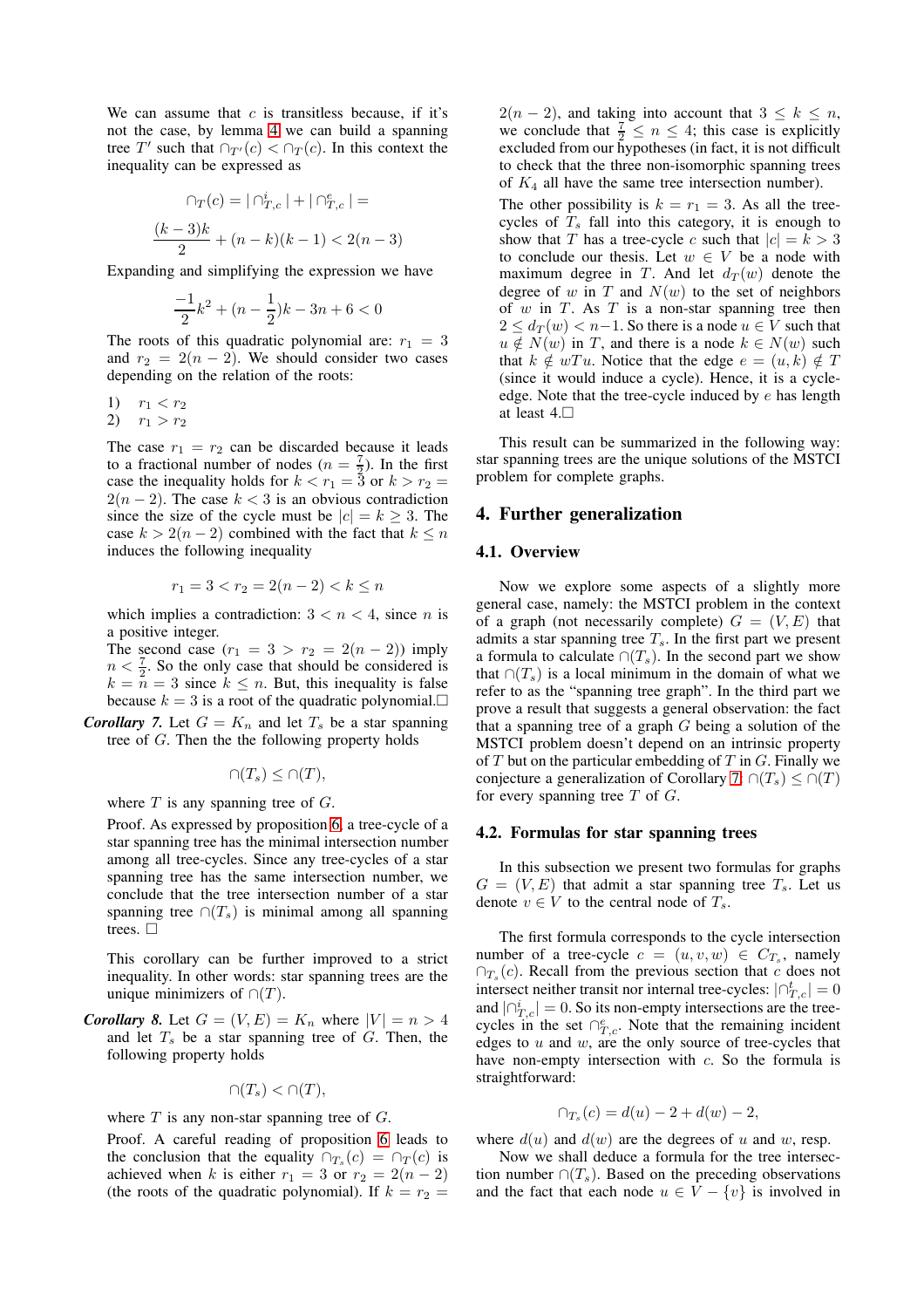$d(u) - 1$  tree-cycles and for each of those tree-cycles it produces  $d(u) - 2$  non-empty intersections (note that the pairwise intersections are counted twice). The formula is as follows:

$$
\bigcap (T_s) = \frac{1}{2} \sum_{u \in V - \{v\}} (d(u) - 1)(d(u) - 2) =
$$

$$
\frac{1}{2} \sum_{u \in V - \{v\}} d(u)^2 - 3d(u) + 2
$$

If we denote d as the degree vector of  $G$ , that is: a vector that has in the  $i$ -th component the degree of the  $i$ th vertex. And taking into account that  $\sum_{u \in V} d(u) = 2m$ where  $m = |E|$ , the formula can be expressed as:

$$
\bigcap (T_s) = \frac{1}{2} [||\mathbf{d}||_2^2 - 6m - (n-1)(n-6)]
$$

#### 4.3. Star spanning tree as a local minimum

In this subsection we prove that a star spanning tree is a local minimum respect to the tree intersection number in the domain of the *spanning tree graph*. We start by defining this second order graph of the original graph  $G =$  $(V, E)$ . Then we analyze the structure of the neighbors of a star spanning tree  $T_s$ . Finally we demonstrate the result by a bijection between tree-cycles to conclude that  $\cap (T_s)$ is a local minimum.

- **Definition 9.** Let  $G = (V, E)$  be a graph, and S a subgraph of G. We denote as  $e \leftrightarrow e'$  to the operation of replacing the edge  $e \in S$  with the edge  $e' \in G - S$ . We call this operation *edge replacement on* S.
- *Definition 10.* Let  $G = (V, E)$  be a graph. We denote  $SP<sub>G</sub>$  to the graph that has one node for every spanning tree of G and an edge between two nodes if the corresponding spanning trees differ in exactly one edge replacement. We call this graph the *spanning tree graph of* G.

**4.3.1. Neighborhood of**  $T_s$ . Let  $G = (V, E)$  be a graph that admits a star spanning tree  $T_s$  with  $v \in V$  as its center. Let  $\alpha_{T_s}$  be the node corresponding to  $T_s$  in  $SP_{\alpha}$ and let  $\alpha_T$  (with corresponding spanning tree T) be any neighbor of  $\alpha_{T_s}$ . By definition  $T_s$  and T differ in exactly one edge replacement  $e \leftrightarrow e'$  where  $e = (v, w) \in T_s$ and  $e' = (u, w) \in T$ . Note that T is exactly the same as  $T<sub>s</sub>$  except that the node w is no longer connected to the central node v but is connected to the intermediate node  $u$ . This similar structure has direct consequences in the intersection numbers of both trees.

Now we prove the result of this section.

<span id="page-5-0"></span>**Theorem 11.** Let  $G = (V, E)$  be a graph that admits a star spanning tree  $T_s$  with  $v \in V$  as its center. Then,  $T<sub>s</sub>$  is a local minimum respect to the tree intersection number in the domain of  $SP<sub>G</sub>$ .

Proof. Let  $T$  be a spanning tree corresponding to a neighbor of  $T_s$  in  $SP_G$ . Then we want to prove that  $\cap (T_s) \leq \cap (T)$ . We shall proceed by defining a bijection between the tree-cycles of both trees  $\{c \leftrightarrow$  $d: c \in C_{T_s} \wedge d \in C_T$  such that  $\cap_{T_s}(c) \leq \cap_T(d)$ , this strategy clearly implies the thesis since by definition:

$$
\cap (T_s) = \frac{1}{2} \sum_c \cap_{T_s}(c) \leq \frac{1}{2} \sum_d \cap_T(d) = \cap (T)
$$

Let  $e_{T_s} \leftrightarrow e_{T}$  with  $e_{T_s} = (v, w) \in T_s$  and  $e_{T_s} =$  $(u, w) \in T$  be the edge replacement in  $SP<sub>G</sub>$ . Consider the following simple facts:

- $e_T$  is a cycle-edge in  $T_s$ , with corresponding treecycle c
- $e_{T_s}$  is a cycle-edge in T, with corresponding treecycle d
- Except for  $e_{T_s}$  and  $e_T$ ,  $T_s$  and  $T$  have the same set of cycle-edges. For every  $e \in E - T_s - T$  we denote  $c_e$  and  $d_e$  to the corresponding tree-cycles in  $T_s$  and  $T_s$ , resp.

according to this naming convention, we can define the following "natural" bijection between tree-cyles:

$$
\{c \leftrightarrow d\} \cup \{c_e \leftrightarrow d_e : e \in E - T_s - T\}
$$

In order to compare the intersection numbers of the bijected pairs it is convenient to distiguish the following partition:

- Case 1: the pair induced by the edge replacement,  ${c \leftrightarrow d}$
- Case 2: pairs induced by cycle-edges non-incident to u nor to w,  $\{c_e \leftrightarrow d_e : e \in E - T_s - T \wedge u \notin E\}$  $e \wedge w \notin e$
- Case 3: pairs induced by cycle-edges incident to  $u$ or  $w, \{c_e \leftrightarrow d_e : e \in E - T_s - T \wedge (u \in e \vee w \in e)\}\$

Case 1 is the easiest: note that  $c$  and  $d$  are the same tree-cycle  $(u, v, w)$ , which is a transitless triangle, so its intersection number is determined by its external intersections:

$$
\cap_{T_s}(c) = d(u) - 2 + d(w) - 2 = \cap_T(d)
$$

Case 2 is similar, let  $e = (h, k)$  be a cycle-edge nonincident to u or to w and  $c_e \leftrightarrow d_e$  its corresponding pair of bijected tree-cycles. Clearly e determines the transitless triangle  $(h, v, k)$  both in  $T_s$  and T and as  $d_{T_s}(h) = d_{T_s}(k) = d_T(h) = d_T(k) = 1$ , then every other edge incident to  $h$  or  $k$  induces a tree-cycle that intersects  $(h, v, k)$ . We conclude that:

$$
\cap_{T_s}(c_e) = d(h) - 2 + d(k) - 2 = \cap_T(d_e)
$$

Case 3 is the one that should be analyzed more carefully. As we already know how to calculate intersection numbers of tree-cycles in  $T_s$ , we will focus on the tree-cycles of  $T$ . We will further divide this partition in two subpartitions:

- Case 3.1: pairs induced by cycle-edges incident to u,  $\{c_e \leftrightarrow d_e : e \in E - T_s - T \wedge u \in e\}$
- Case 3.2: pairs induced by cycle-edges incident to w,  $\{c_e \leftrightarrow d_e : e \in E - T_s - T \wedge w \in e\}$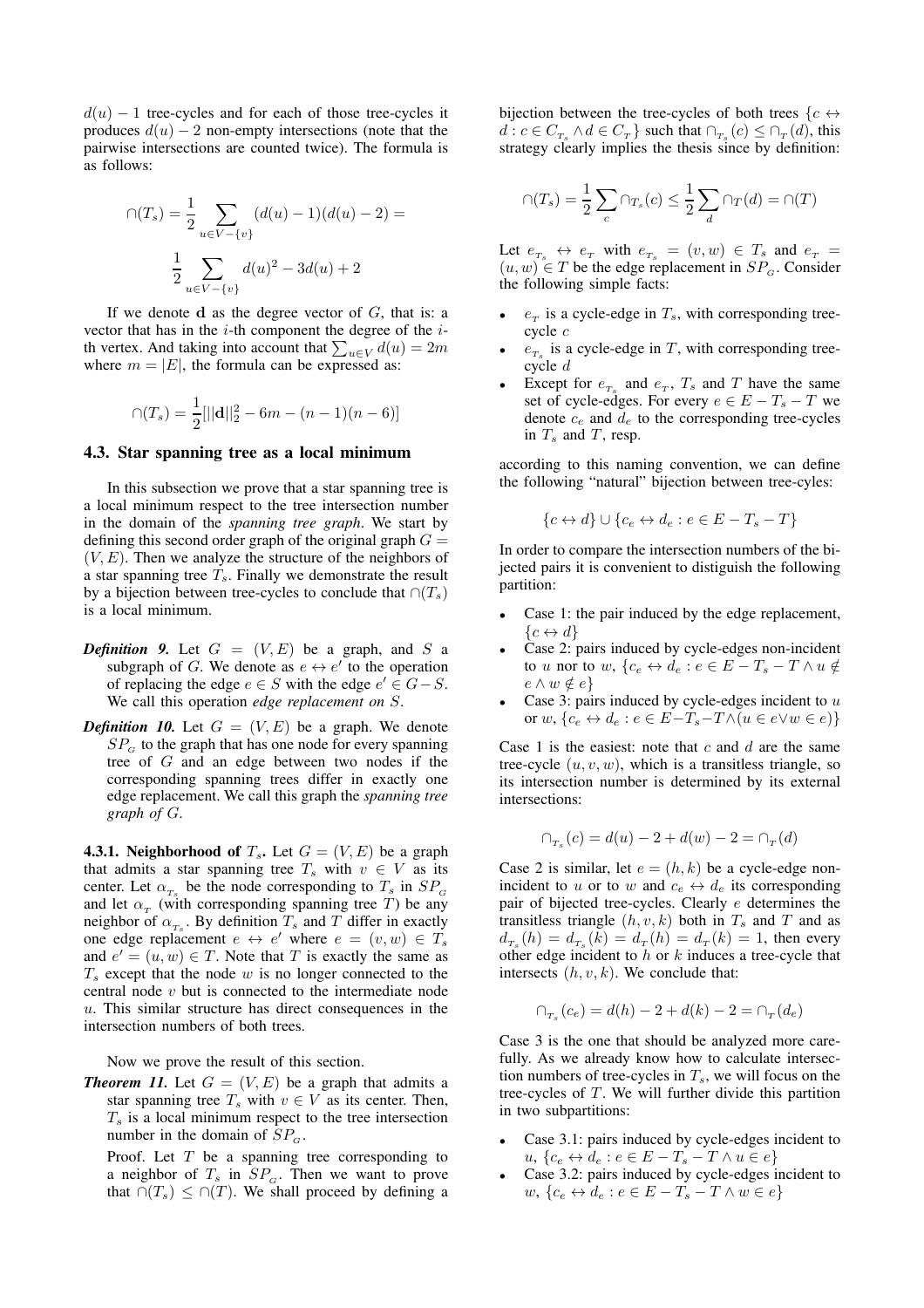In case 3.1 the situation is as follows: the cycle-edge  $e = (u, k)$  defines the tree-cycle  $c_e = d_e = (u, v, k)$ (both in  $T$  and  $T_s$ ). The important details are:

- $d_T(u) = 2$ : u induces  $d(u) 3$  intersections
- $d_T(k) = 1$ : k induces  $d(k) 2$  intersections
- $d_T(w) = 1$ : w induces  $d(w) 1$  intersections
- $d(w) \geq 2$  since it is connected at least to u and v in G
- $w$  may have an incident cycle-edge connecting it to  $k$ , so we should avoid counting twice that intersection

Now we claim that

$$
\bigcap_{T} (d_e) \ge d(u) - 3 + d(k) - 2 + d(w) - 1 - \epsilon(w, k)
$$
  
 
$$
\ge d(u) - 2 + d(k) - 2 = \bigcap_{T_s} (c_e)
$$

where

$$
\epsilon(w,k) = \begin{cases} 1 & (w,k) \in E \\ 0 & otherwise \end{cases}
$$

The inequality follows since  $d(w) - 1 - \epsilon(w, k) \ge 1$ .

In case 3.2 the situation is as follows: the cycle-edge  $e = (w, h)$  defines the tree-cycle  $d_e = (w, u, v, h)$  in T and  $c_e = (w, v, h)$  in  $T_s$ . The important details are:

- $d_{\mathcal{I}}(u) = 2$ : u induces  $d(u) 2$  intersections
- $d_T(h) = 1$ : h induces  $d(h) 2$  intersections
- $d_T(w) = 1$ : w induces  $d(w) 2$  intersections
- $u$  may have an incident cycle-edge connecting it to  $h$ , so we should avoid counting twice that intersection

And we claim that

$$
\bigcap_{T} (d_e) \ge d(w) - 2 + d(h) - 2 + d(u) - 2 - \epsilon(u, h)
$$
  
\n
$$
\ge d(w) - 2 + d(h) - 2 = \bigcap_{T_s} (c_e)
$$

The inequality follows since  $d(u) - 2 - \epsilon(u, h) \geq 0$ .  $\Box$ 

# 4.4. Intrinsic tree invariants

In this subsection we consider the following question: is there any correlation between an *intrinsic tree invariant* and the tree intersection number of the spanning trees for every graph? If so we could formulate an alternative characterization of the MSTCI problem expressed in terms of the invariant.

By *intrinsic tree invariant* we denote a map f :  $\mathscr{T} \to \mathbb{R}$  on the set of all trees. Of particular interest are the degree-based topological indices [\[Gutman, 2013\]](#page-10-5). The topological index that motivated our question is the *atombond connectivity* (ABC) index [\[Estrada, 1998\]](#page-10-6). As shown by [\[Furtula, 2009\]](#page-10-7) the star trees are maximal among all trees respect to the ABC index. In the previous section we proved that in the complete graph the star spanning trees are minimal respect to the tree intersection number. Consequently we can formulate a natural question: is

there a negative correlation between the ABC index of the spanning trees and their corresponding intersection numbers?

We will prove that the answer to our question is negative. Without loss of generality we will consider positive correlation (negative correlation is analogous). The underlying idea of the proof is as follows: suppose that there exists an intrinsic tree invariant  $f : \mathscr{T} \to \mathbb{R}$ such that for every graph G the intersection number  $\cap(\cdot)$ is positively correlated with  $f$ , this can be expressed as:

$$
f(T_1) \le f(T_2) \iff \cap_G(T_1) \le \cap_G(T_2), \forall G, T_1, T_2
$$

According to this property if we consider two trees  $T_1$ and  $T_2$  and two graphs G and H such that  $T_1, T_2 \in \mathcal{T}_G$ and  $T_1, T_2 \in \mathcal{T}_H$ , then this equivalence follows:

$$
\cap_G(T_1) \leq \cap_G(T_2) \iff \cap_H(T_1) \leq \cap_H(T_2)
$$

So it suffices to show that there exist  $T_1$ ,  $T_2$ ,  $G$  and  $H$  such that the equivalence is not satisfied to answer the question negatively.

First we prove a simple lemma regarding the tree intersection number of a spanning tree  $T$  under the removal of a cycle-edge. Namely if a cycle-edge  $e$  is removed from  $G$  then the tree intersection number of  $T$  decreases exactly in the intersection number of its corresponding tree-cycle.

<span id="page-6-0"></span>*Lemma 12.* let  $G = (V, E)$  be a graph,  $T \in \mathcal{T}_G$  a spanning tree,  $e \in G - T$  a cycle-edge, and c the corresponding tree-cycle, then the following holds:

$$
\cap_{G-e}(T) = \cap_G(T) - \cap_T(c)
$$

Proof. As the spanning tree  $T$  is the same in both graphs: G and  $\overline{G} - e$ , then the remaining cycle-edges define the same tree-cycles so their pairwise intersection relations are identical. As c is not a cycle in  $G-e$ then the equality follows.  $\Box$ 

**Theorem 13.** There is no intrinsic tree invariant  $f : \mathcal{T} \rightarrow$ R positively correlated with the intersection number  $\cap_G(\cdot)$  for every graph G.

Proof. We will proceed by contradiction: let  $f$  be such an intrinsic tree invariant. Then by definition for arbitrary graphs  $G$  and  $H$  the following equivalences hold

$$
f(T_1) \le f(T_2) \iff \cap_G(T_1) \le \cap_G(T_2)
$$

$$
f(T_1) \le f(T_2) \iff \cap_H(T_1) \le \cap_H(T_2)
$$

Where  $T_1, T_2 \in \mathcal{T}_G$  and  $T_1, T_2 \in \mathcal{T}_H$ . This in turn imply that

$$
\cap_G(T_1) \leq \cap_G(T_2) \iff \cap_H(T_1) \leq \cap_H(T_2)
$$

The proof will be based on showing two graphs and two spanning trees such that the latter equivalence is not valid.

Let G be the complete graph  $K_n$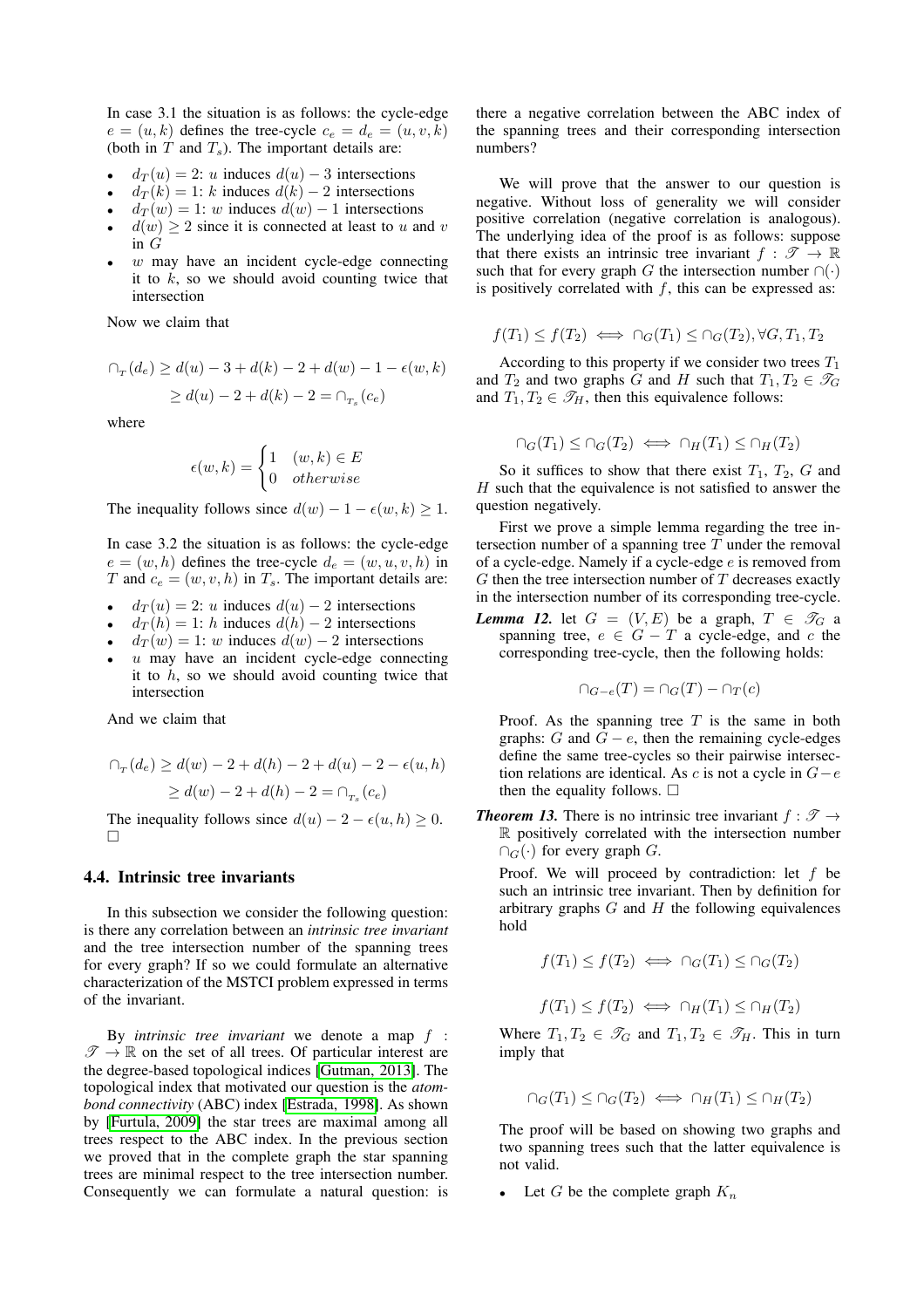- Let H be the graph  $K_n \{e_{i,1}, \ldots, e_{i,n-3}\}\$  where the edges  $e_{i,1}, \ldots, e_{i,n-3}$  are  $n-3$  edges incident to some arbitrary node  $v_i$ . We will refer to  $v_i$  as the *almost disconnected* node of H. Note that  $d(v_i)$  =  $\mathcal{D}$
- Let  $T_1$  be the star spanning tree  $T_s$
- Let  $T_2$  be the spanning tree defined as  $T_s \{e_i\} \cup$  ${e_{i,j}}$ , where  $e_i$  is the edge that connects some arbitrary node  $v_i$  (in H this role will be played by the almost disconnected node) to the center of the star and  $e_{i,j}$  is an edge that connects  $v_i$  to a different node  $v_i$ .

It is easy to check that  $T_1$  and  $T_2$  are spanning trees of both G and H. If we also suppose that  $|V| = n > 4$ then by corollary [8](#page-4-1)

$$
\cap_G(T_1) < \cap_G(T_2)
$$

By the previous equivalence it is expected that  $\cap$ <sub>H</sub>(T<sub>1</sub>) <  $\cap$ <sub>H</sub>(T<sub>2</sub>) as well. But we will show that this is not the case.

By a suitable labelling of the nodes of  $H$  we can refer to: the center of the star spanning tree as  $v_1$ , the almost disconnected node of  $H$  as  $v_2$  and the other neighbor of  $v_2$  as  $v_3$ . By lemma [12](#page-6-0) arises that

$$
\cap_H(T_1) = \cap_{H - e_{2,3}} (T_1) + \cap_{T_1} (c_{2,3})
$$
  

$$
\cap_H(T_2) = \cap_{H - e_{1,2}} (T_2) + \cap_{T_2} (c_{1,2})
$$

Where  $c_{2,3}$  and  $c_{1,2}$  are the tree-cycles induced by  $e_{2,3}$ and  $e_{1,2}$  in  $T_1$  and  $T_2$ , resp. Since the remaining treecycles corresponding to both trees are the same then

$$
\cap_{H-e_{2,3}}(T_1)=\cap_{H-e_{1,2}}(T_2)
$$

And this imply the following

$$
\cap_H(T_1) - \cap_H(T_2) = \cap_{T_1}(c_{2,3}) - \cap_{T_2}(c_{1,2})
$$

It is an easy exercise to check that

$$
\cap_{T_1}(c_{2,3}) = \cap_{T_2}(c_{1,2}) = d(v_3) - 2 = n - 3
$$

At this point we can conclude that

$$
\cap_H(T_1) = \cap_H(T_2)
$$

Contradicting the fact that  $f$  is positively correlated with the tree intersection number for every graph. $\Box$ 

The underlying key fact of this result is that a spanning tree  $T$  that solves the the MSTCI problem for a graph  $G$ does not depend on intrinsic properties of T but on the embedding of  $T$  in  $G$ .

Note that as an interesting side effect this demonstration shows that a star spanning tree is not necessarily a strict local minimum in the spanning tree graph (see previous subsection).

#### 4.5. Intersection number conjecture

In this subsection we present the conjecture  $\cap (T_s) \leq$  $\cap$ (T) for every spanning tree T generalizing theorem [11.](#page-5-0) Then we explore two ideas to simplify a hypothetical counterexample of the conjecture. The first is based on the notion of *interbranch* cycle-edge. We show that if a non-star spanning tree T exists such that  $\cap$  (T) <  $\cap$  (T<sub>s</sub>), then the inequality must hold if we remove the interbranch cycle-edges. The second is based on the notion of *principal subtree*. In this case we show that the inequality must hold for some principal subtree of  $T$ . This ideas will be of practical use in the next section.

4.5.1. The conjecture statement. We present below the conjecture that generalizes the case of complete graphs.

<span id="page-7-0"></span>*Conjecture 14.* Let  $G = (V, E)$  be a graph that admits a star spanning tree  $T_s$ , then

$$
\cap (T_s) \leq \cap (T)
$$

for every spanning tree  $T \in \mathscr{T}_G$ .

As an important remark, a demonstration of this result seems difficult if approached by a local-to-global strategy as in the complete graph case exposed previously.

4.5.2. Counterexample simplification. In this part we consider some ideas to simplify a hypothetical counterexample of conjecture [14.](#page-7-0)

Below we define the notion of *interbranch* cycle-edge.

*Definition 15.* Let  $G = (V, E)$  be a graph that admits a star spanning tree  $T_s$  and let  $v \in V$  be the center of  $T_s$ . Let  $T \in \mathcal{T}_G$  be a spanning tree. We call *interbranch cycle-edge of* T to any cycle-edge of T,  $e = (u, w)$ , such that  $closest - point(v, c) \neq u, w$ , where c is the induced tree-cycle of  $e$  in  $T$ .

The intuition behind this definition is that the paths  $vTu$  and  $vTw$  belong to different branches. Or equivalently,  $u$  and  $w$  are not collinear with respect to  $v$  in  $T$ . The following lemma shows that if we can find a counterexample to the conjecture [14](#page-7-0) (ie.:  $\cap (T) < \cap (T_s)$ ) then we can build a simpler counterexample removing from  $G$  the interbranch cycle-edges of  $T$ .

<span id="page-7-1"></span>*Lemma 16.* Let  $G = (V, E)$  be a graph that admits a star spanning tree  $T_s$  with  $v \in V$  as its center. Let  $T \in \mathcal{T}_G$ be a spanning tree such that  $\cap$ <sub>G</sub> $(T)$  <  $\cap$ <sub>G</sub> $(T_s)$  and let  $\Delta_T$  be the set of interbranch cycle-edges of T, then

$$
\cap_{\scriptscriptstyle G-\Delta_T}(T)<\cap_{\scriptscriptstyle G-\Delta_T}(T_s)
$$

Proof. Let  $e = (u, w) \in \Delta_T$ . Note that e is also a cycle-edge in  $T_s$  since  $v \neq u, w$  by definition of interbranch cycle-edge. So  $e$  determines the tree-cycle  $c$  in  $T_s$  and the tree-cycle  $c'$  in  $T$ . By the intersection number formula it arises that  $\bigcap_{T_s}(c) = d(u) - 2 + d(w) - 2$ . On the other hand, since the other neighbors of  $u$  and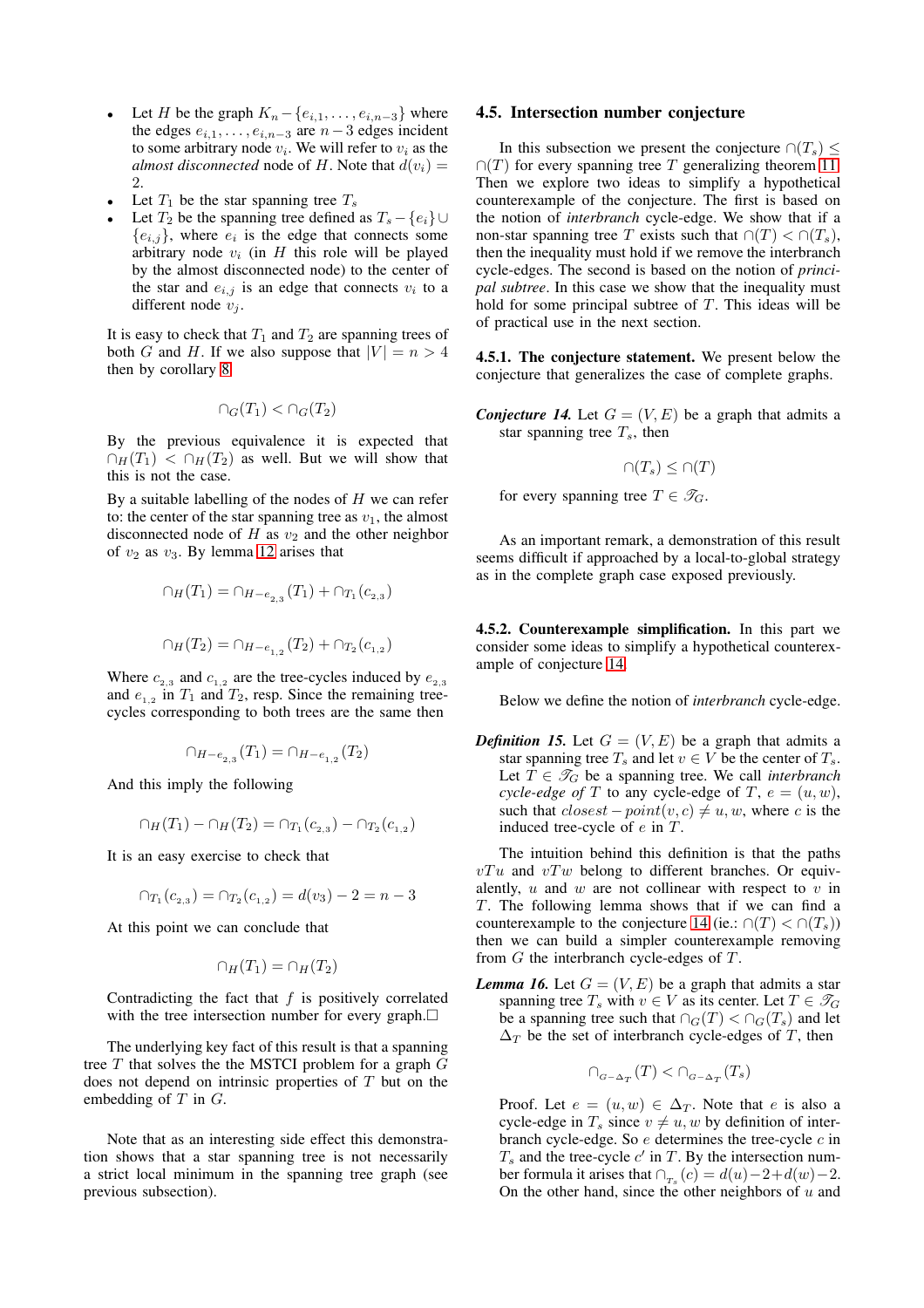w are connected to v, they belong to distinct treecycles with non-trivial intersection with respect to  $c'$ in  $T$ . We conclude that

$$
\cap_{T}(c') \ge d(u) - 2 + d(w) - 2 = \cap_{T_s}(c).
$$

Hence by lemma [12,](#page-6-0)

$$
\bigcap_{G-e}(T) = \bigcap_G (T) - \bigcap_T (c') < \\
\bigcap_G (T_s) - \bigcap_{T_s}(c) = \bigcap_{G-e}(T_s)
$$

Applying the same procedure for every edge in  $\Delta_T$ , the claimed inequality follows.

*Definition 17.* Let  $T = (V, E)$  be a rooted tree graph with root  $v \in V$ . Let  $w \in N(v)$  then we call *principal subtree respect to*  $w$  to the subtree spanned by  $v$  and the nodes  $u \in V$  such that  $w \in vTu$ .

The next lemma expresses the intersection number of a spanning tree (without interbranch cycle-edges) as the sum of the intersection number of its principal subtrees.

*Lemma 18.* Let  $G = (V, E)$  be a graph that admits a star spanning tree  $T_s$  with  $v \in V$  as its center. Let T be a spanning tree of G without interbranch cycle-edges (ie:  $\Delta_T = \emptyset$ ), then the following holds

$$
\cap_G(T) = \sum_{w \in N(v)} \cap_{G_w}(T_w),
$$

where  $T_w$  is the principal subtree of  $w \in N(v)$ considering  $T$  as a rooted tree with  $v$  as its root. And  $G_w$  is the subgraph spanned by  $T_w$ .

Proof. As  $\Delta_T = \emptyset$  there are no cycle-edges connecting any two such principal subtrees. This implies that the nonempty intersections between tree-cycles of T must occur inside each subtree. This determines a partition of  $C_T$  and the claimed expression follows.  $\square$ 

The following corollary in line with lemma [16](#page-7-1) further simplifies a hypothetical counterexample of conjecture [14.](#page-7-0)

<span id="page-8-0"></span>*Corollary 19.* Let  $G = (V, E)$  be a graph that admits a star spanning tree  $T_s$  with  $v \in V$  as its center. Let T be a spanning tree of G without interbranch cycle-edges (ie:  $\Delta_T = \emptyset$ ) such that  $\bigcap(T) < \bigcap(T_s)$  then

$$
\cap (T_w) < \cap (G_w \wedge T_s)
$$

for some  $G_w$ . Where  $T_w$  is the principal subtree of  $w \in N(v)$  considering T as a rooted tree with v as its root;  $G_w$  is the subgraph of G spanned by  $T_w$ ;  $G_w \wedge T_s$  is the subtree of  $T_s$  restricted to  $G_w$ , namely the intersection between  $G_w$  and  $T_s$ .

Proof. First note that the  $G_w$ 's are edge disjoint since  $\Delta_T = \emptyset$ . This partition of the edges of G also determines a partition of  $T_s$  such that  $\cap (T_s) =$  $\sum_{w \in N(v)} \bigcap (G_w \land T_s)$ . As the parts are in a natural bijective relation since they are the subtrees of  $T$ and  $T_s$  restricted to each  $G_w$ , we can express the intersection number of  $T$  and  $T_s$  as follows

$$
\cap(T) = \sum_{w \in N(v)} \cap(T_w) < \sum_{w \in N(v)} \cap (G_w \wedge T_s) = \cap(T_s)
$$

And from the bijection we can deduce that  $\cap (T_w)$  <  $∩(G_w \wedge T_s)$  for some  $G_w$ .  $□$ 

# 5. Programmatic exploration

# 5.1. Overview

In this section we present some experimental results to reinforce conjecture [14.](#page-7-0) We proceed by trying to find a counterexample based on our preceding observations. In the first part we focus on the complete analysis of small graphs, ie: graphs of at most 9 nodes. In the second part we analyze larger families of graphs by random sampling instances.

# 5.2. General remarks

In the previous section we showed that the space of candidate counterexamples of conjecture [14](#page-7-0) can be reduced. The general picture is as follows:

- Let  $G = (V, E)$  be a graph that admits a star spanning tree  $T_s$  with  $v \in V$  as its center
- In the case that we can find some non-star spanning tree T of G such that  $\cap$   $(T)$  <  $\cap$   $(T_s)$
- Then we can "simplify" the instance by removing the interbranch cycle-edges with respect to  $T$  in  $G$  without affecting the inequality (see lemma [16\)](#page-7-1)
- We can further reduce the instance by focusing on the case where  $d_T(v) = 1$ , that is: the degree of v restricted to T is 1 (see corollary [19\)](#page-8-0)

This considerations can be used to implement algorithms to explore the space of spanning trees more efficiently. Since the algorithms will generate instances in this 'reduced' form instead of a brute force approach.

### 5.3. Complete analysis of small graphs

In this subsection we present an algorithm to explore the spanning tree space. The algorithm proceed by exhaustively analyzing all the reduced graphs of a given number of nodes. The size of the space increases exponentially with respect to the number of nodes, so it has a major limitation: it can be used to analyze only small graphs. The main part is sketched in Algorithm [1.](#page-9-0)

The details of the algorithm are the following:

- The input parameter  $n$  is the number of nodes of the graphs to explore
- GenerateAllTrees $(n-1)$  is a function that returns the list of all trees of  $n - 1$  nodes
- GenerateGraph $(w, T')$  is a function that builds a graph  $G$ . Based on the tree  $T'$ , it adds a new node  $(v)$  that will play the role of the central node of a star spanning tree, then adds the edge  $(v, w)$ to define our candidate tree counterexample  $T$ . Finally adds all the other edges that link  $v$  to the rest of the nodes to obtain  $G$ . It returns the graph G and  $(\bar{\Delta})$  the set of "possible" non-interbranch cycle edges.
- *IntersectionNumber(* $\phi$ *, G)* is a function that calculates the intersection number of T in  $G \cup \phi$ , where  $\phi \subset \bar{\Delta}$  is a subset of supplementary edges of G.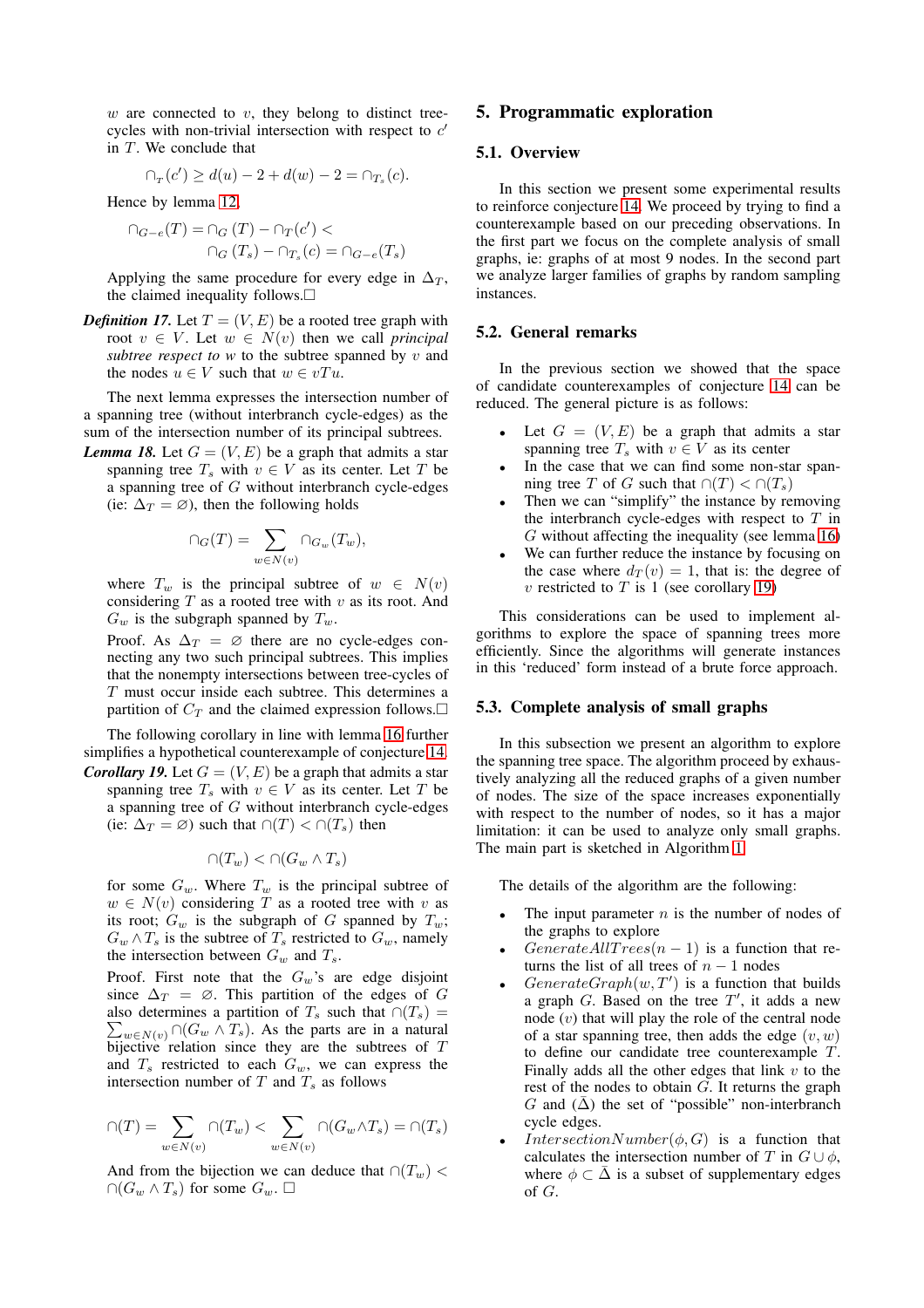Table 1. SMALL INSTANCES RESULTS

<span id="page-9-1"></span>

| nodes | instances (approx.) |
|-------|---------------------|
|       | 5                   |
| 5     | 33                  |
| 6     | 251                 |
| 7     | 4200                |
| 8     | 125000              |
| Q     | 7900000             |

- $StarIntersectionFormula(\phi, G)$  is a function that calculates the intersection number of the star spanning tree in  $G \cup \phi$
- The algorithm finds a counterexample of the conjecture if:  $IntersectionNumber(\phi, G)$  <  $StarIntersection Formula(\phi, G)$

Note that the analyzed graphs are reduced in the sense explained previously. The cycle-edges are non-interbranch by construction and  $d_T(v) = 1$  since v is only connected to  $w$  in  $T$  (ie. there is a single principal subtree). As the algorithm iterates over all possible spanning subtrees  $T'$  and all the combinations of possible non-interbranch cycle-edges, every instance is guaranteed to be explored at least once.

<span id="page-9-0"></span>

|  |  | Algorithm 1 CounterexampleSearch $(n)$ |  |
|--|--|----------------------------------------|--|
|--|--|----------------------------------------|--|

 $\mathscr{T} \leftarrow GenerateAll Trees(n-1)$ for each tree  $T' \in \mathscr{T}$  do for each node  $w \in T'$  do  $G, \bar{\Delta} \leftarrow GenerateGraph(w, T')$ for each subset  $\phi \subset \bar{\Delta}$  do **check** (*IntersectionNumber*( $\phi$ , *G*) <  $StarIntersection Formula(\phi, G))$ 

To generate all non-isomorphic trees of  $|V| - 1$  nodes we used the package *nauty* [\[McKay and Piperno, 2014\]](#page-10-8).

The proposed algorithm did not find a counterexample of the intersection conjecture. Table [1](#page-9-1) shows the size of the experiments. The column *nodes* is the number of nodes of the graph family, ie: |V |. The column *instances* is the number of instances processed.

### 5.4. Random sampling of large graphs

In this section we present another algorithm to explore the spanning tree space. The strategy in this case is to sample reduced graphs of a given number of nodes. The main part is sketched in Algorithm [2.](#page-9-2)

The details of the algorithm are the following:

- The input parameters are:  $n$  the number of nodes of the graphs and  $k$  the size of the sample
- $GenerateRandomTree(n)$  is a function that returns a random tree  $T$  of  $n$  nodes, where the node  $v$  that will play the role of center of the star has degree 1 restricted to  $T$ .
- $GenerateGraph(T)$  is a function that builds a reduced graph  $G$ . Based on the tree  $T$ , adds all

Table 2. RANDOM INSTANCES RESULTS

<span id="page-9-3"></span>

| nodes | instances |
|-------|-----------|
| 25    | 3000000   |
| 50    | 300000    |
| 100   | 30000     |
| 200   | 15000     |
| 400   | 300       |

the edges that link  $v$  to the rest of the nodes to obtain G. It returns the graph G and  $(\bar{\Delta})$  a random set of non-interbranch cycle edges.

- $IntersectionNumber(\phi, G)$  same as algorithm [1](#page-9-0)
- $StarIntersectionFormula(\phi, G)$  same as algorithm [1](#page-9-0)
- The algorithm finds a counterexample of the conjecture if: *IntersectionNumber(* $\phi$ *, G) <*  $StarIntersection Formula(\phi, G)$

<span id="page-9-2"></span>

| <b>Algorithm 2</b> CounterexampleRandomSearch $(n, k)$           |  |
|------------------------------------------------------------------|--|
| for $i := 1k$ do                                                 |  |
| $T \leftarrow GenerateRandomTree(n)$                             |  |
| $G, \bar{\Delta} \leftarrow GenerateRandomGraph(T)$              |  |
| <b>check</b> ( <i>IntersectionNumber</i> ( $\phi$ , <i>G</i> ) < |  |
| $StarIntersectionFormula(\phi, G))$                              |  |

We used a uniformly distributed random number generator. To generate trees we used a simple algorithm that randomly connects a new node to an already connected tree. The non-interbranch cycle-edge set is built by associating a *Bernoulli* trial to each such possible edge. To achieve some diversity for each tree we built three different sets to obtain a sparse, medium and dense sets based on corresponding probabilities 0.1, 0.5, 0.9.

The proposed algorithm did not find a counterexample of the intersection conjecture. Table [2](#page-9-3) shows the size of the experiments. The column *nodes* is the number of nodes of the graph family, ie:  $|V|$ . The column *instances* is the number of instances processed.

# 6. Conclusion

In this article we introduced the *Minimum Spanning Tree Cycle Intersection* (MSTCI) problem.

We proved by enumerative arguments that the star spanning trees are the unique solutions of the problem in the context of complete graphs.

We conjectured a generalization to the case of graphs (not necessarily complete) that admit a star spanning tree. In this sense we showed that the star spanning tree is a local minimum in the domain of the *spanning tree graph*. We deduced a closed formula for the tree intersection number of star spanning trees in this setting. We proposed two ideas to attempt to find a counterexample of the conjecture. Those ideas were the basis of two strategies to programatically explore the space of solutions in the